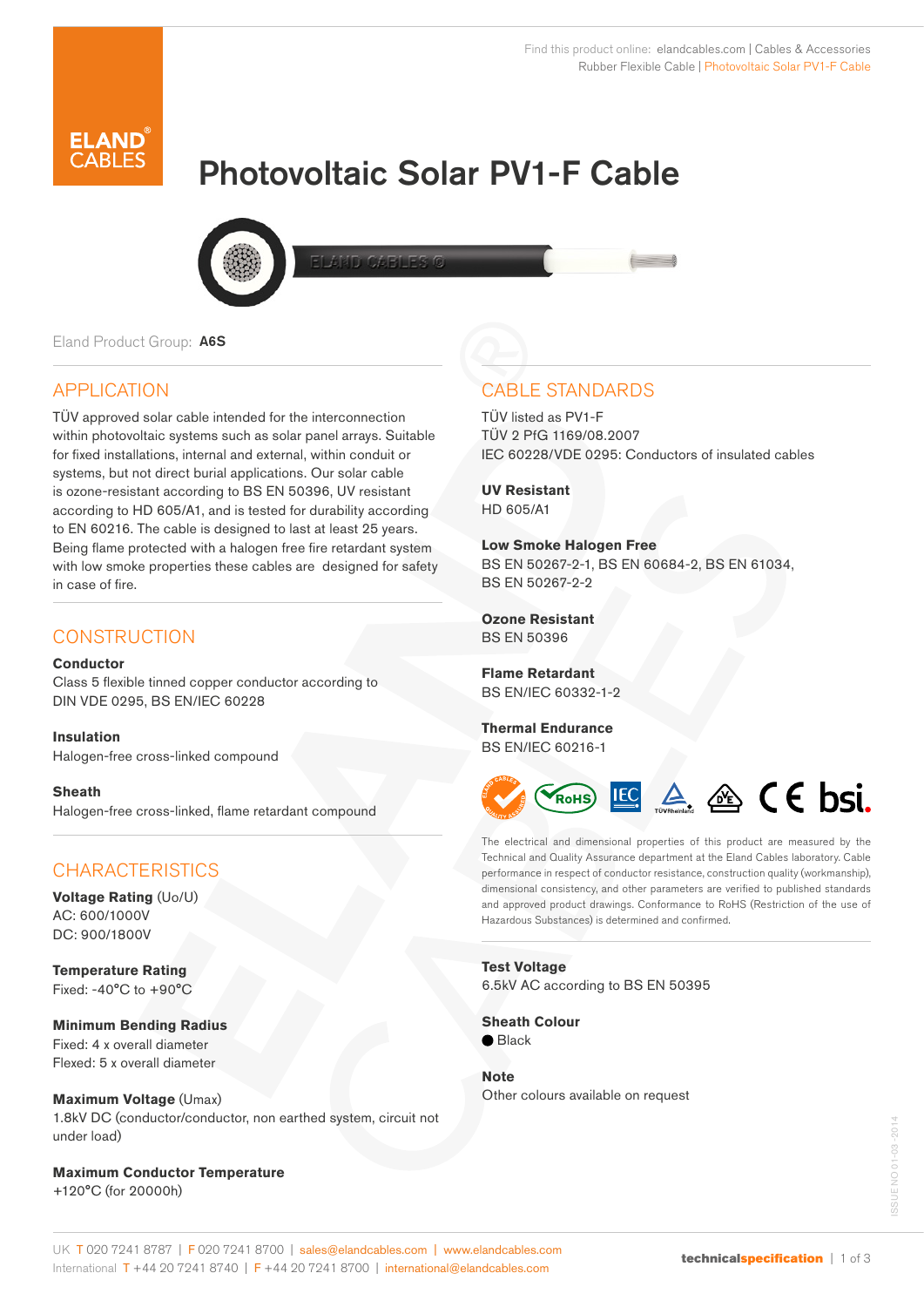### DIMENSIONS

| ELAND PART NO. | NO. OF<br><b>CORES</b> | NOMINAL CROSS<br><b>SECTIONAL AREA</b><br>mm <sup>2</sup> | NOMINAL OVERALL DIAMETER<br>mm | <b>NOMINAL WEIGHT</b><br>kg/km |  |
|----------------|------------------------|-----------------------------------------------------------|--------------------------------|--------------------------------|--|
| A6S10025       |                        | 2.5                                                       | 4.5                            | 39                             |  |
| A6S10040       | $\mathbf{1}$           | $\overline{4}$                                            | 5.2                            | 57                             |  |
| A6S10060       | 1                      | 6                                                         | 5.9                            | 79                             |  |
| A6S1010        | $\mathbf{1}$           | 10                                                        | 6.9                            | 122                            |  |
| A6S1016        |                        | 16                                                        | 8.3                            | 181                            |  |
| A6S1025        |                        | 25                                                        | 9.7                            | 273                            |  |
| A6S1035        | $\mathbf{1}$           | 35                                                        | 11                             | 364                            |  |
| A6S1050        | $\mathbf{1}$           | 50                                                        | 13.2                           | 520                            |  |
| A6S1070        | 1                      | 70                                                        | 15.4                           | 713                            |  |
| A6S1095        | 1                      | 95                                                        | 17.4                           | 930                            |  |
| A6S1120        |                        | 120                                                       | 20.1                           | 1191                           |  |
| A6S1150        | $\overline{1}$         | 150                                                       | 22.5                           | 1514                           |  |
| A6S1185        | $\overline{1}$         | 185                                                       | 26                             | 1828<br>A.                     |  |
| A6S1240        |                        | 240                                                       | 26.8                           | 2324                           |  |

# **CONDUCTORS**

Class 5 Flexible Copper Conductors for Single Core and Multi-Core Cables

| NOMINAL CROSS SECTIONAL AREA<br>mm <sup>2</sup> | MAXIMUM RESISTANCE OF CONDUCTOR AT 20°C |  |  |
|-------------------------------------------------|-----------------------------------------|--|--|
|                                                 | Metal-Coated Wires<br>ohms/km           |  |  |
| 2.5                                             | 8.21                                    |  |  |
| $\overline{4}$                                  | 5.09                                    |  |  |
| $\,6\,$                                         | 3.39                                    |  |  |
| 10                                              | 1.95                                    |  |  |
| 16                                              | 1.24                                    |  |  |
| 25                                              | 0.795                                   |  |  |
| 35                                              | 0.565                                   |  |  |
| 50                                              | 0.393                                   |  |  |
| 70                                              | 0.277                                   |  |  |
| 95                                              | 0.21                                    |  |  |
| 120                                             | 0.164                                   |  |  |
| 150                                             | 0.132                                   |  |  |
| 185                                             | 0.108                                   |  |  |
| 240                                             | 0.0817                                  |  |  |

The above table is in accordance with BS EN 60228 (previously BS 6360)